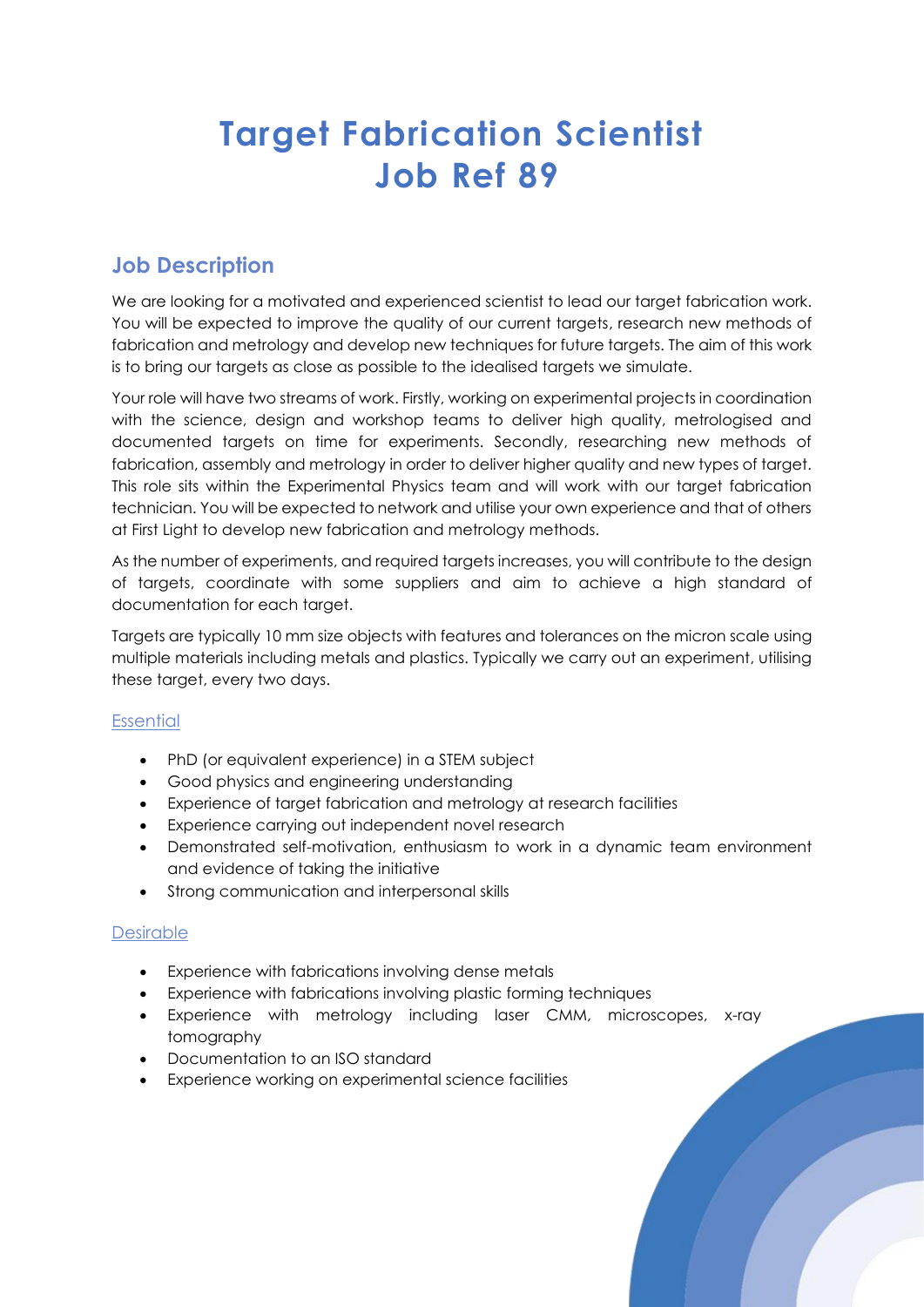### **Benefits**

- Very competitive salary
- 25 days annual leave (increasing to 28 with time in service) + bank holidays
- 8% employer pension contribution without matching requirements
- Relocation support
- Flexible working
- Generous share options scheme
- Group Life Cover
- Free lunch and soft drinks
- Enhanced maternal / paternal leave
- Enhanced sick leave

## **Additional information**

#### How to apply

Please send your application and CV to [careers@firstlightfusion.com](mailto:careers@firstlightfusion.com) quoting the job title in the subject. If you don't hear back from us within four weeks, it means that unfortunately your application was unsuccessful at this time.

Informal enquiries may also be addressed to [careers@firstlightfusion.com.](mailto:careers@firstlightfusion.com)

#### The interview process

We typically carry out two separate interviews, each one about sixty to ninety minutes long. The first one aims to understand how your skills match what is required for the job and the discussion will be focused on your areas of expertise. If successful, you will be invited to the second interview, which is more focused on your personal skills, and how your objectives align with the company mission and values. We try to understand the value you will add to First Light, and how you can thrive and be happy with us. There will be opportunity to ask us as many questions as you like.

If you are invited to the second interview, it's probably time to warm up two of your referees, as we may ask you to put us in touch with them. If you are the successful candidate, we will send you an offer letter and, once agreed, a contract.

If you are invited to an interview, we will certainly get back to you to let you know the outcome.

To help with logistics issues, we can arrange so that the two interviews are organised on the same day. We will also reimburse reasonable expenses you incur to come to talk to us.

We don't have a dress code at First Light and regardless of seniority there is a good mix of tshirts, trainers, shirts and blazers. For your interview, please dress in whatever makes you feel most confident and comfortable.

#### Our commitment to equality, diversity and inclusion

We are a small company with a huge mission. The only important aspect for the team, and for each individual, is the contribution they can make. Our selection process and requirements for career progression disregard gender, gender identity, race, disability, colour, religion,